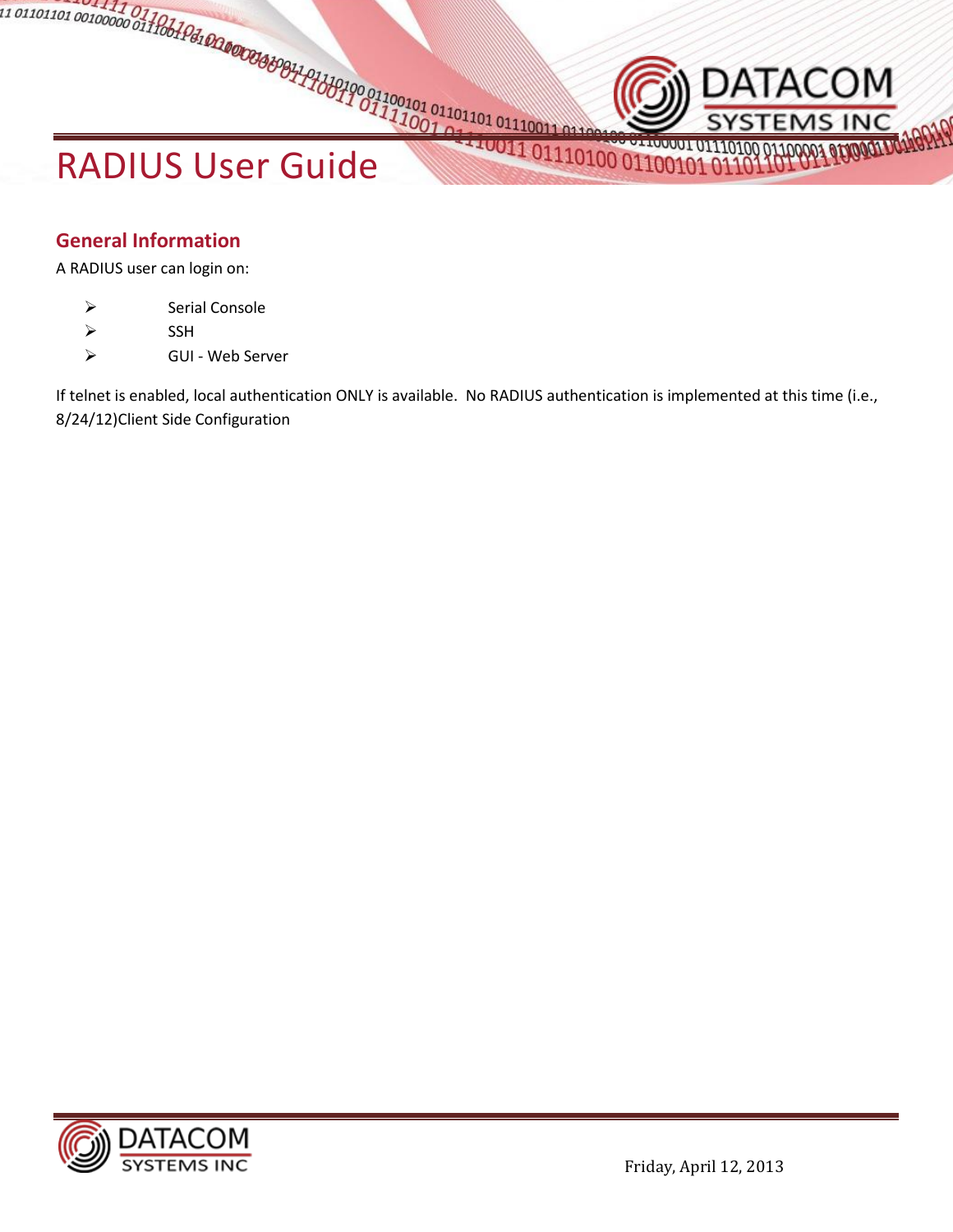# **Client Configuration**

### **GUI Configuration**

- 1. Define a RADIUS Authentication Server
- 2. Set the Authentication Order to RADIUS Local/RADIUS or RADIUS/Local

| TradeView 1000<br>SYSTEM_NAME - ., ?!@\$%^&*_+=[]<>1234567890AaBbCcDdEeFfGgHhIiJjKkL<br><b>Administrator Logout</b> |       |                       |                     |                       |                                            |  |  |
|---------------------------------------------------------------------------------------------------------------------|-------|-----------------------|---------------------|-----------------------|--------------------------------------------|--|--|
| Home                                                                                                                | Setup | Control               | <b>Status</b>       | <b>Help</b>           | <b>DATACOM</b><br><b>Trading Solutions</b> |  |  |
| Setup - Authentication and Authorization                                                                            |       |                       |                     |                       |                                            |  |  |
| <b>Authentication Order</b>                                                                                         |       |                       |                     |                       |                                            |  |  |
| <b>Authentication Order:</b>                                                                                        |       | 1. Local<br>2. RADIUS | <b>Change Order</b> |                       |                                            |  |  |
|                                                                                                                     |       |                       |                     |                       |                                            |  |  |
| <b>RADIUS Servers</b>                                                                                               |       |                       |                     |                       |                                            |  |  |
| <b>IP Address</b>                                                                                                   |       | Port                  | <b>Secret</b>       |                       | <b>Timeout</b>                             |  |  |
| 172.16.0.118                                                                                                        |       | 1812                  | radius-secret       |                       | 5                                          |  |  |
|                                                                                                                     |       |                       | Add                 | Edit<br><b>Delete</b> |                                            |  |  |



**DATACOM** 

**STEMS INC**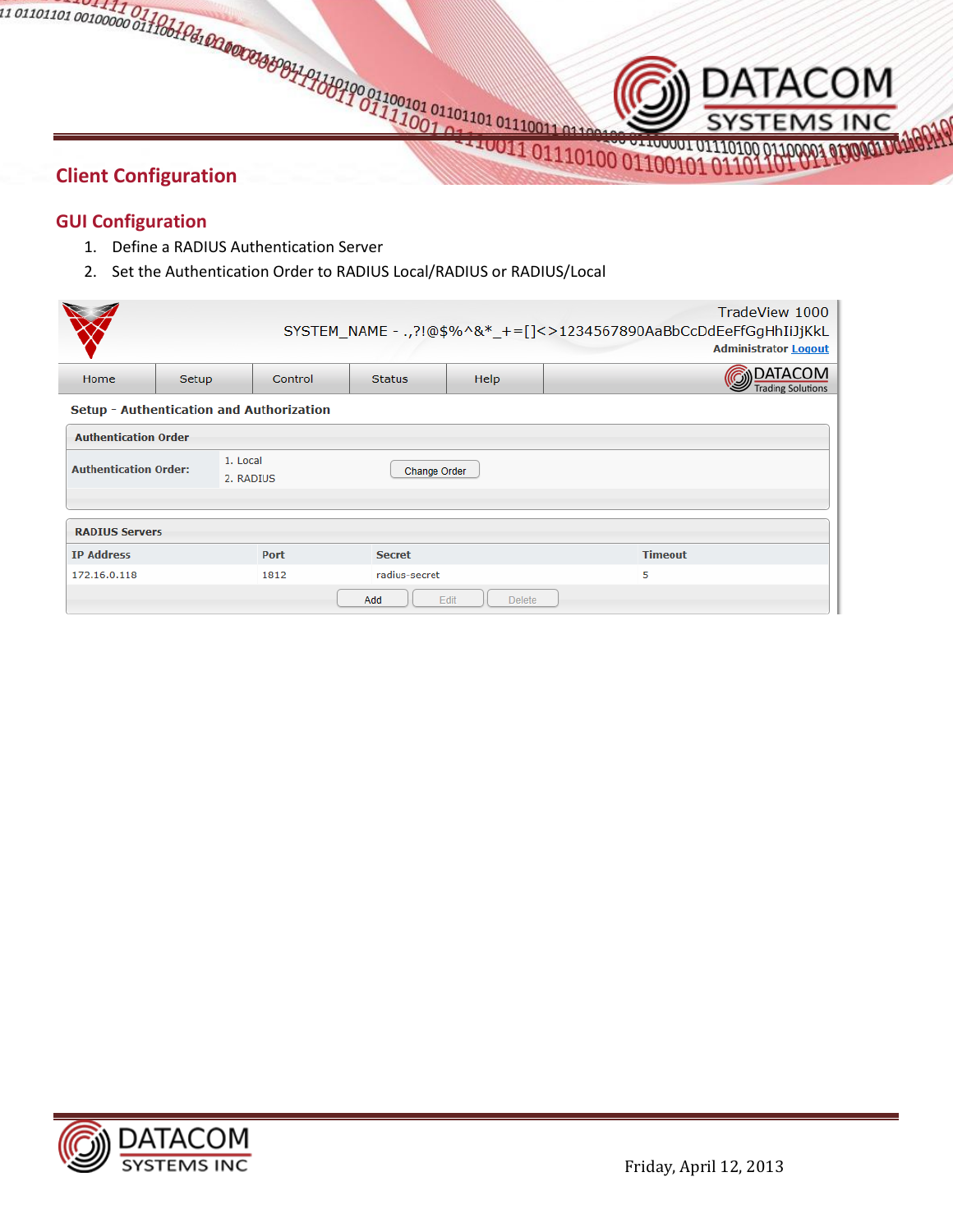# **CLI Configuration**

- 1. Add the RADIUS Server
	- eg. ADD RADIUS 172.16.0.118:1812 radius-secret
- 2. Set the RADIUS timeout.
	- eg. SET RADIUS TIMEOUT 172.16.0.118:1812 10
- 3. Set Authentication order selecting whether to attempt RADIUS or LOCAL authentication first.

SE AU OR LO (Authenticate locally)

SE AU OR RA (Authenticate using RADIUS only)

SE AU OR LO RA (Attempt local authentication. If fails, attempt RADIUS authentication)



DATACOM

O 011100001 01110100